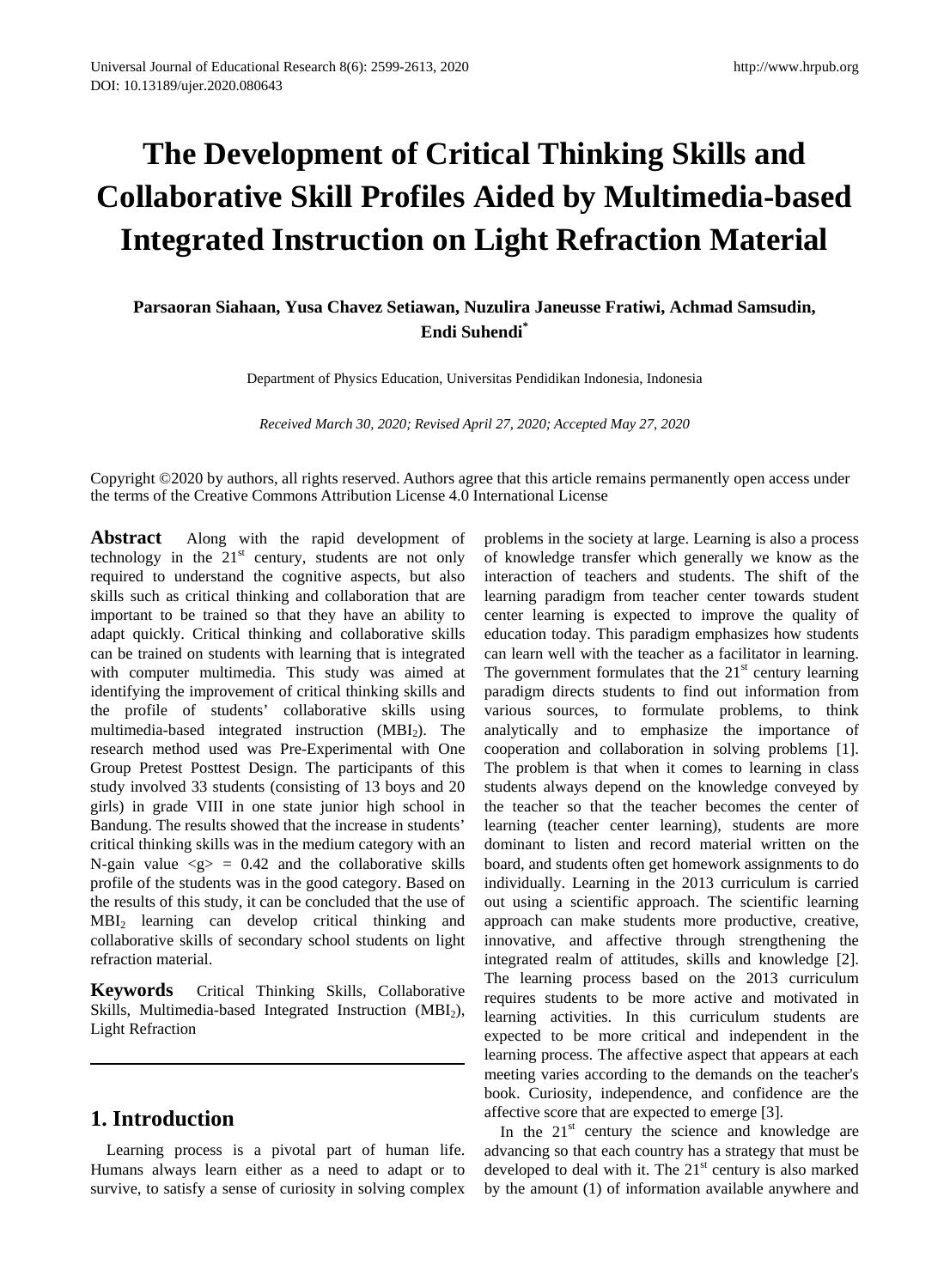can be accessed at any time; (2) faster computing; (3) automation that replaces routine jobs; and (4) communication that can be done from anywhere and anytime. In this information age, all types of work are required to have more skills. The type of career that requires higher knowledge and science as well as expert mindset and complex communication skills is more promising than repetitive work [1,4].

The  $21<sup>st</sup>$  century skills are skills required by the world community in facing the  $21<sup>st</sup>$  century. These skills are very important to be mastered by everyone and are embedded in the Indonesian curriculum to be able to compete with outsiders and make Indonesia a more quality and advanced country. True education is a student center process. Students are expected to be able to hone their hard skills and soft skills by being trained and enhanced their abilities and skills to be able to overcome various global challenges. The preferred skills emerge according to the Partnership for 21st Century Skills, which are four skill dimensions consisting of Learning and Innovation Skills, Information, Media and Technology Skills, and Life and Career Skills [5].

There is one dimension of the 21st century, namely skill dimension, which is divided into four main pillars in  $21<sup>st</sup>$  century learning, namely Critical Thinking, Communication, Creativity, and Collaboration. This is in line with Trilling & Fadel [6] that divides the ability of the  $21<sup>st</sup>$  century into three namely: critical thinking and Problem solving, applying skills such as critical thinking, problem solving, and creativity for content knowledge. Improving motivation and learning outcomes; Communication and Collaboration, Education always pays attention to the basics of good communication, correct speech, fluent reading, and clear writing. Collaboration is needed to improve the ability to work together; Creativity and Innovation, Innovating in new services, better processes and improves products for the

global economy. Creativity is needed in adjusting to work that began to be flexible in the  $21<sup>st</sup>$  century. These four skills are better known as 4Cs Super Skills. 4Cs Super Skills are also a key to the overall vision of  $21<sup>st</sup>$  century learning. The 4Cs Super Skills skill is the most appropriate skill to improve the quality of students who have entered the  $21<sup>st</sup>$  century in order to be able to achieve success both in continuing their studies to university, career, or society [5,7].

In this era, students are familiar with technology even from an early age. Ironically, such familiarity and comfort are inversely proportional to all current digital challenges for educators who struggle to keep up with the changing technological context, where students no longer process information gradually, but instantaneously [8]. Learning activities with the help of computers can be an alternative solution to the aforementioned problems. By presenting technology as a bridge in teaching and learning activities, it is expected to be able to answer digital challenges that require skills that need to be trained on students. Multimedia is one way to convey learning with the help of computers. Specifically, multimedia is used to facilitate learning. Multimedia learning can be used to channel messages (communicate), stimulate students' thoughts, feelings, concerns and motivations, so that they can encourage the learning process [9]. In learning, multimedia with the help of computers uses one-way instructional media commonly called Computer Assisted Instruction (CAI). According to Wondal, CAI applies graphic and animation programs to create instructional and interactive media that can illustrate concepts through animation, sound and demonstration [10]. CAM (Computer Assisted Multimedia) is able to transfer information easily and quickly. In general, the computer media used by teachers in schools are only limited to the Power Point program to increase students' understanding of a concept [11].



**Figure 1.** Four Dimensions of 21<sup>st</sup> century Skills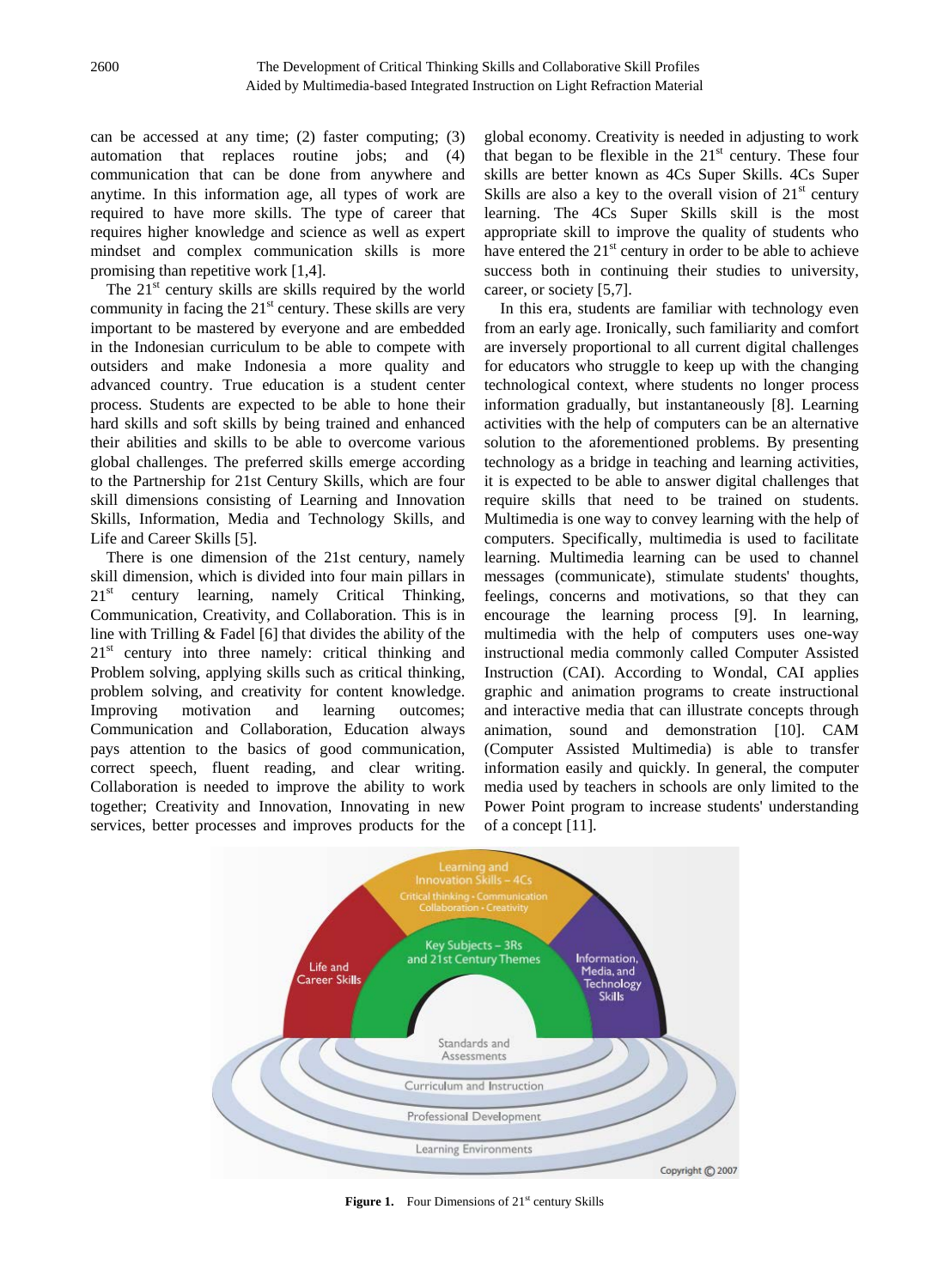Multimedia-based Integrated Instruction  $(MBI<sub>2</sub>)$  is multimedia that is equipped with interactive content such as animations and simulations so that learning can be improved in learning on material that is difficult to observe, or which cannot be done in real experiments. Hermawan [12] stated that MBI<sub>2</sub> was a further development of CAI to convey information and instructions directly in directing interactive simulations of learning. The  $MBI_2$  made includes all components of the lesson plan, namely (1) Curriculum. (2) Mind Mapping, (3) Materials, (4) Worksheet, (5) E-books, and (6) Evaluations in the form of questions.

Based on the consideration of the results of the preliminary study, the researcher proposed the Multimedia Based Integrated Instruction  $(MBI<sub>2</sub>)$  learning media as one solution to answer the problems that have been previously described.  $MBI_2$  is an integrated multimedia which contains learning multimedia, learning tools, teaching materials (e-books), assessment based on multimedia both in the form of computer simulations and animations in learning media, assessments as well as videos and e-books as teaching material so that learning science (Physics) using  $MBI<sub>2</sub>$  will be more efficient and time saving, also give new experiences to students.

Several previous studies have linked the application of  $MBI<sub>2</sub>$  to determine the profile or improvement of skills included in  $21<sup>st</sup>$  century skills, such as Hermawan's research that has examined the use of  $MBI<sub>2</sub>$  on the profile of the ability to collaborate on light reflecting material [12]; Bhakti examined the development of multiple choice tests to measure students' generic science skills on solar system concepts [13]; Samsudin's research on the development of scientific creativity skills tests on material earth structures [14]; the development of problem solving skills tests on the material of Vibrations, Waves, and Sounds studied in Hidayat's research [15]; analysis of problem-solving ability on heat transfer material conducted by Yulianawati [16]; Nurasiah conducted research to measure the increase in critical thinking skills in optical instrument materials [17]; and the improvement of science process skills in regular straight motion material studied by Siahaan [18].

This study was aimed at finding out ways to improve critical thinking skills and collaborative profiles in learning science / physics, especially on light refraction material. Learning with computer media is expected to maximize the absorption of information by students, which are presented in the form of instructional media, teaching materials, and assessment with the help of computers. So, it is expected that students' critical thinking and collaborative skills can grow and even enhance. In this study, researchers developed media using  $MBI<sub>2</sub>$ . The use of  $MBI<sub>2</sub>$  in science learning is used to develop the two  $21<sup>st</sup>$  century skills, namely critical thinking skills and student collaboration with the focus of light refraction material. The material implemented into

 $MBI<sub>2</sub>$  was the light refraction material that is available in the seventh-grade junior high school curriculum in semester 2.

### **2. Materials and Methods**

#### **2.1. Participant**

A total of 33 students of grade VIII from one state Junior High School in Bandung participated as a sample in this study. All participants came from the same class, consisting of 13 boys and 20 girls. The average age of the sample was in the range of 13-14 years old. During the learning activities took place, students were divided into groups consisting of 4-7 students who were randomly determined.

The researcher employed a purposive sampling technique to determine the sample from the study on the grounds that the researcher tried to make the sample from this study homogeneous and could represent the population of junior high school students in the city of Bandung. Another reason for selecting the sample was also because the facilities of the participant class that have been adequately included the availability of laptop devices that have been provided by the school were the main means of learning using MBI2 which was the focus of this study. The class selection was also due to other classes that had or were studying light refraction material, and the science teacher of the class has not taught light refraction material.

#### **2.2. Research Design**

Before conducting research, researchers should consider the methods and designs that will be used in the study. If we review, the outline of this study was aimed at observing changes in predetermined variables that were affected by a treatment. After reviewing the literature as reference material, the researcher determined the quantitative method namely pre-experimental method as the method of the study. The pre-experimental research method is a research method used to determine the effect of a variable on other variables without the control variables and the sample is not randomly selected. The selection of research methods also aimed at limiting the scope of the research to focus on the variable of the students' ability to collaborate and the ability to think critically. The researcher also took the sample purposely without a control class with the consideration that it was impossible for two classes to have the exact same conditions [19,20]. There were two different research designs to find out the increase in critical thinking skills and collaborative skills profiles, namely one group pretest-posttest design and one-group posttest-only design.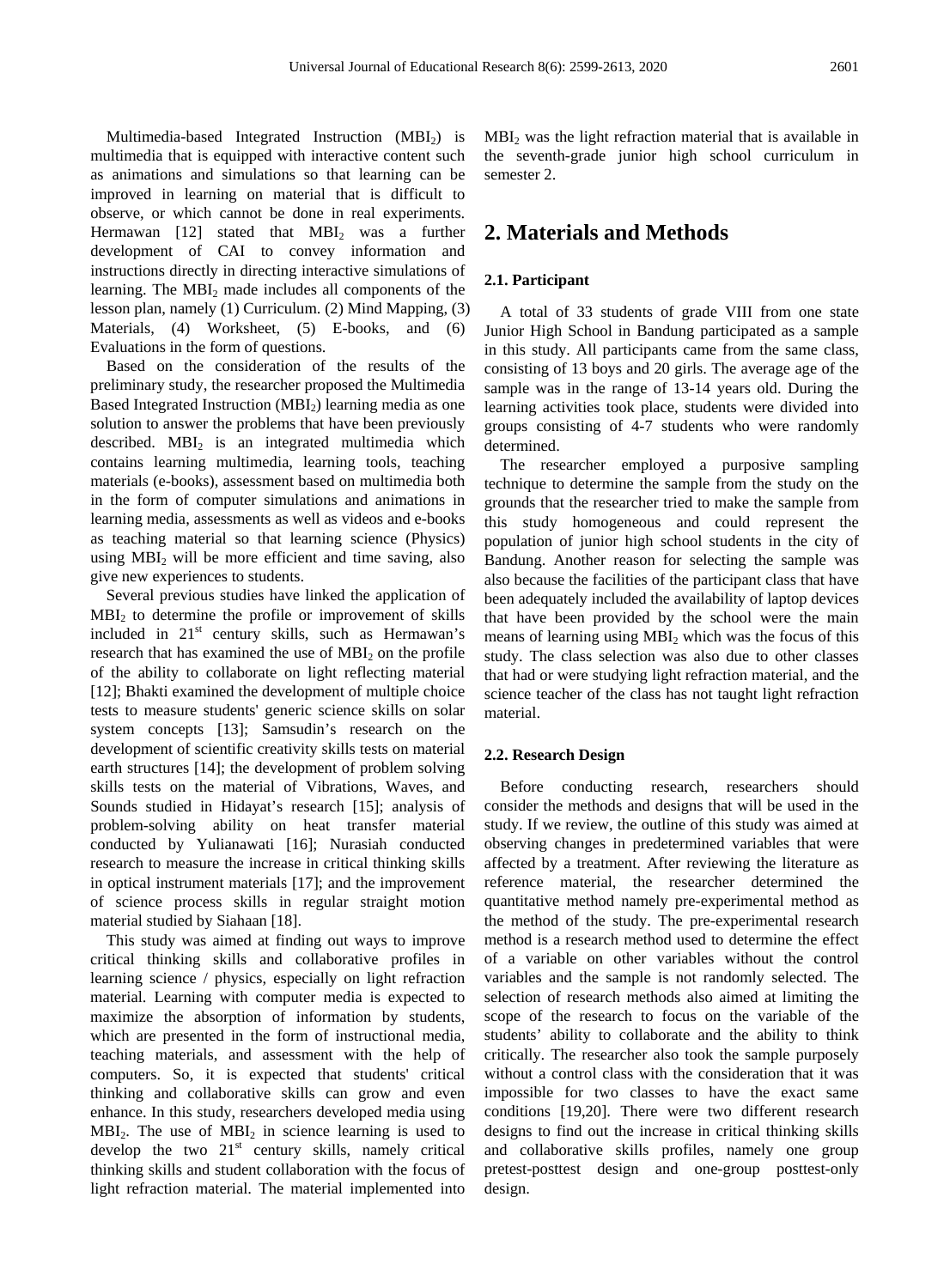

**Figure 2.** The Research Flowchart

The research design used to measure critical thinking skills was the One Group Pretest-Posttest design. In this approach, all participants were initially determined as an experimental group. Then, the group was observed at two different times. One observation in the form of a pretest was recorded before the intervention (independent variable). Then after the intervention, observation or the second data retrieval was done in the form of posttest. The change from pretest to posttest was an interesting result, which was considered the result of treatment [19,20]. Whereas the research design to determine the profile of students' collaborative skills in this study was a one-group posttest-only design, also called a one-shot case study. In this design, all participants were assigned non-randomly as an experimental group. Then, all participants in this group were presented with several types of treatments, such as curriculum or new learning models. After that, the final result was measured as the only posttest.

This research lasted for 2 meetings, with the duration of each meeting for  $3 \times 40$  minutes. In outline, this research is divided into three phases which consist of preparation, implementation, and final stages. A description of the flow of this research is presented in Figure 2.

#### **2.3. Research Instrument**

The dependent variables that were measured in this study were critical thinking skills and student

collaboration skills. The material implemented in learning using  $MBI<sub>2</sub>$  was light refraction. Critical thinking skills were skills possessed by a person in analyzing an event or problem and being able to choose the actions that must be taken to solve a problem which is meant in this research consisting of scientific and intellectual disciplinary processes, which were active and skillful to conceptualize, implement, analyze, synthesize, and evaluate information that has been collected from observations, experiences, reflections, reasons, as instructions for action [21]. There are five aspects of skills taken from the rubric of critical thinking skills proposed by Ennis [22] that are used to measure improvement in students' critical thinking skills, namely clarifying, building the basis for decision making, concluding, making further explanations, and making guesses & integrating them.

According to Fathan et al. [9] thinking is defined as a mental process that can produce knowledge. In general, the activity of thinking is divided into two, namely low order thinking and high order thinking. High order thinking is a thinking skill that not only requires the ability to remember, but also requires other higher skills [9]. According to Ennis, critical thinking is a skill to convey reasons and reflect thinking focused on decision making on what is believed or done [22]. The aspects of critical thinking ability proposed by Ennis are presented in detail in Table 1.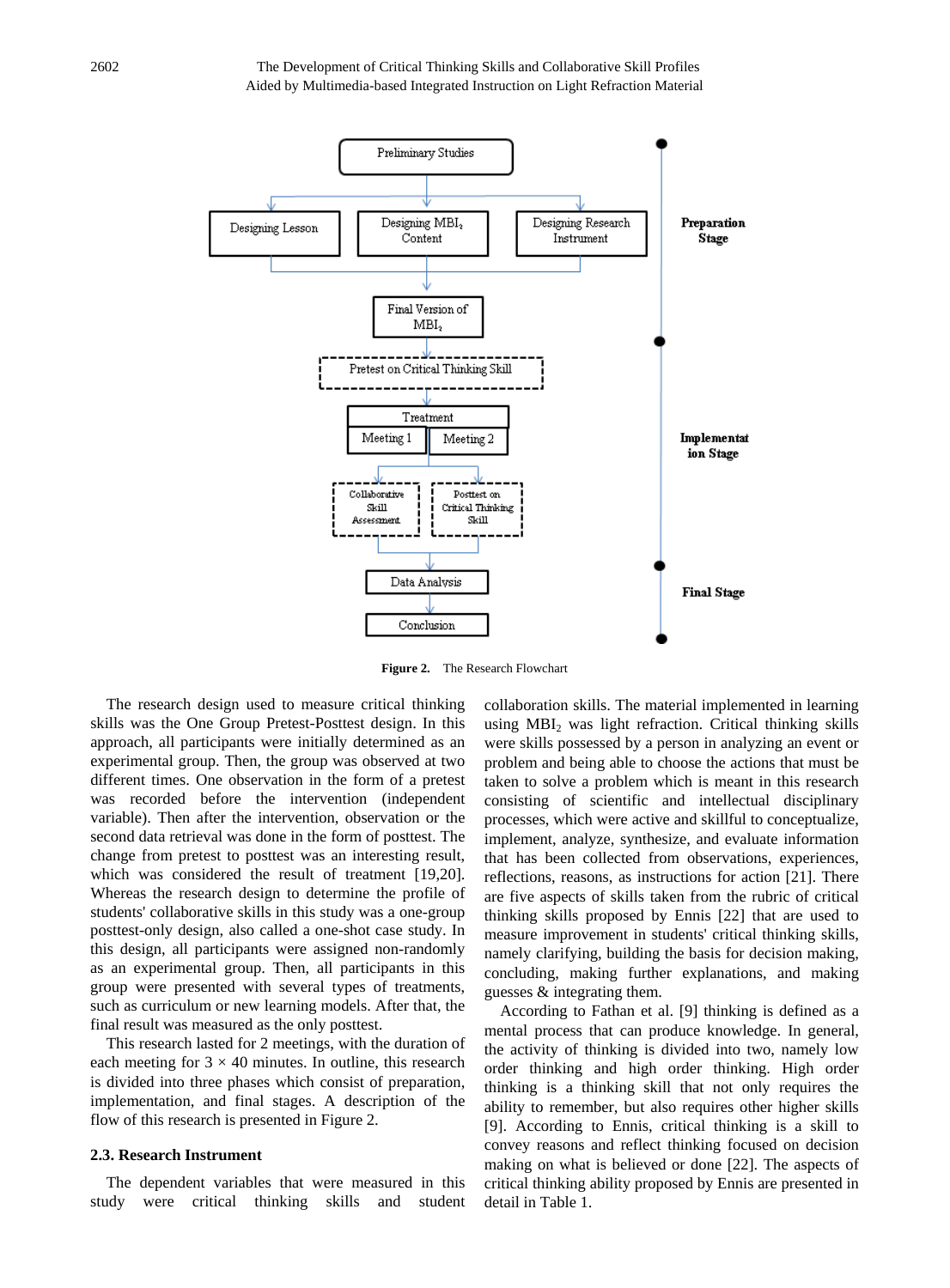| Aspects of critical thinking skills   | Sub aspect of critical thinking               | Description indicators Sub aspect of critical<br>thinking skills |  |
|---------------------------------------|-----------------------------------------------|------------------------------------------------------------------|--|
| clarifying                            | Identifying a focus question                  | Identifying criteria of possible answer                          |  |
| Establishing the basis for a decision | Considering the credibility of the source     | Skills of giving reasons                                         |  |
| Concluding                            | Inducing and considering induction<br>results | Hypothesizing                                                    |  |
| Making further explanation            | Defining                                      | Defining the content of a term                                   |  |
| Making assumptions and Integrating    | Considering decisions based on reason         | Choosing criteria as a possible solution to the<br>problem       |  |

**Table 1.** Aspects of Critical Thinking Skills

Critical thinking skills were measured using critical thinking skills test instruments in the form of multiple-choice questions. Data enhancement of critical thinking skills were analyzed based on the value of N-gain score pretest-posttest. The research instrument used to test students' critical thinking skills such as critical thinking skills test on light refraction material consists of 10 multiple-choice items. Figure 3 presents an example of the grating of test critical thinking skills.

| Aspects of critical thinking skills:                               |                                                              |  |  |  |
|--------------------------------------------------------------------|--------------------------------------------------------------|--|--|--|
| To define the content of a term                                    |                                                              |  |  |  |
| Indicator:                                                         |                                                              |  |  |  |
|                                                                    | To define the normal line to the concept of light refraction |  |  |  |
| <b>Ouestion:</b>                                                   |                                                              |  |  |  |
| The image below illustrates the position of the normal line to the |                                                              |  |  |  |
| medium of air and water.                                           |                                                              |  |  |  |
|                                                                    |                                                              |  |  |  |
| Normal line                                                        | The most appropriate definition of                           |  |  |  |
| M)                                                                 | the normal line based on the image                           |  |  |  |
| above is                                                           |                                                              |  |  |  |
|                                                                    |                                                              |  |  |  |
| A. a line parallel to the plane of the                             |                                                              |  |  |  |
| surface of the medium                                              |                                                              |  |  |  |
| B perpendicular to the plane of the                                |                                                              |  |  |  |
| surface of the medium                                              |                                                              |  |  |  |
| C. perpendicular in the medium                                     |                                                              |  |  |  |
|                                                                    | D. parallel lines in the medium                              |  |  |  |
| Answer: B                                                          |                                                              |  |  |  |

**Figure 3.** Example of Grid Question about Critical Thinking Ability Test

Collaboration skills are also an important skill for every person who lives in the 21st century. According to Niemi et al. collaborating is a social mediator that allows or requires students to collaborate [23]. In order for collaborative skills to be possessed by students, educators should take steps such as encouraging students to exchange ideas, opinions, knowledge, help one another, work together, actively seek help, justify and explain ideas, and provide explanations by being described in full [24]. In addition, according to Trilling & Fadel [6] so students can be said to have collaborative skills, students must be able to demonstrate the following skills: demonstrate effective work skills and respect team diversity; demonstrate flexibility and willingness to accept other people's opinions in achieving common goals; and assume joint responsibility for collaborative work and appreciate the contribution of each team member.

The collaborative skills referred to in this study are social skills that enable or require students to work together with others. The indicators of collaborative skills assessed are divided into four indicators, (1) collaboration skills and attitudes of respect for group members; (2) the skills of participating and contributing to groups; (3) time management skills in working on tasks; (4) and skills to be responsible for the results of joint work. Students' collaborative skills are assessed by observers in practicum activities in groups. Students are assessed using instruments in the form of collaborative skills rubrics. The Collaborative Skills Rubric is an adaptation of the Partnership of 21, "21st Century Skills Rubric" and International Reading Association/NCTE Read Write Think "Collaborative Work Skills Rubric" [25,26]. The collaborative skills scores are categorized so that a student's collaborative skills profile is obtained. Based on the collaborative skills students must master as described above, these skills are classified into aspects of collaborative skills that will be trained and measured.

To measure the profile of students' collaborative skills, the instrument used was a collaborative skills observation sheet consisting of 4 indicators, cooperative skills and respect for group members; skills in participating and contributing to groups; time management skills in working on tasks; and skills to be responsible for the results of joint work. Each indicator was equipped with a description of the achievement criteria with a score of 1 to 4, a score of 1 indicates that the student has not achieved the expected competency, a score of 2 indicates that the student is close to the expected competency, a score of 3 indicates that the student has achieved the expected competency, and a score of 4 indicates that the student exceeds the competency expected on the indicator. In this study, researchers included observers with one observer in each group to assess the collaborative skills of each student in one group.

#### **2.4. Data Analysis**

In this study, researchers would analyze some data relating to the improvement of critical thinking skills and collaborative skills profiles, therefore data collection techniques and data processing techniques were needed to be analyzed and answer the research problem formulation.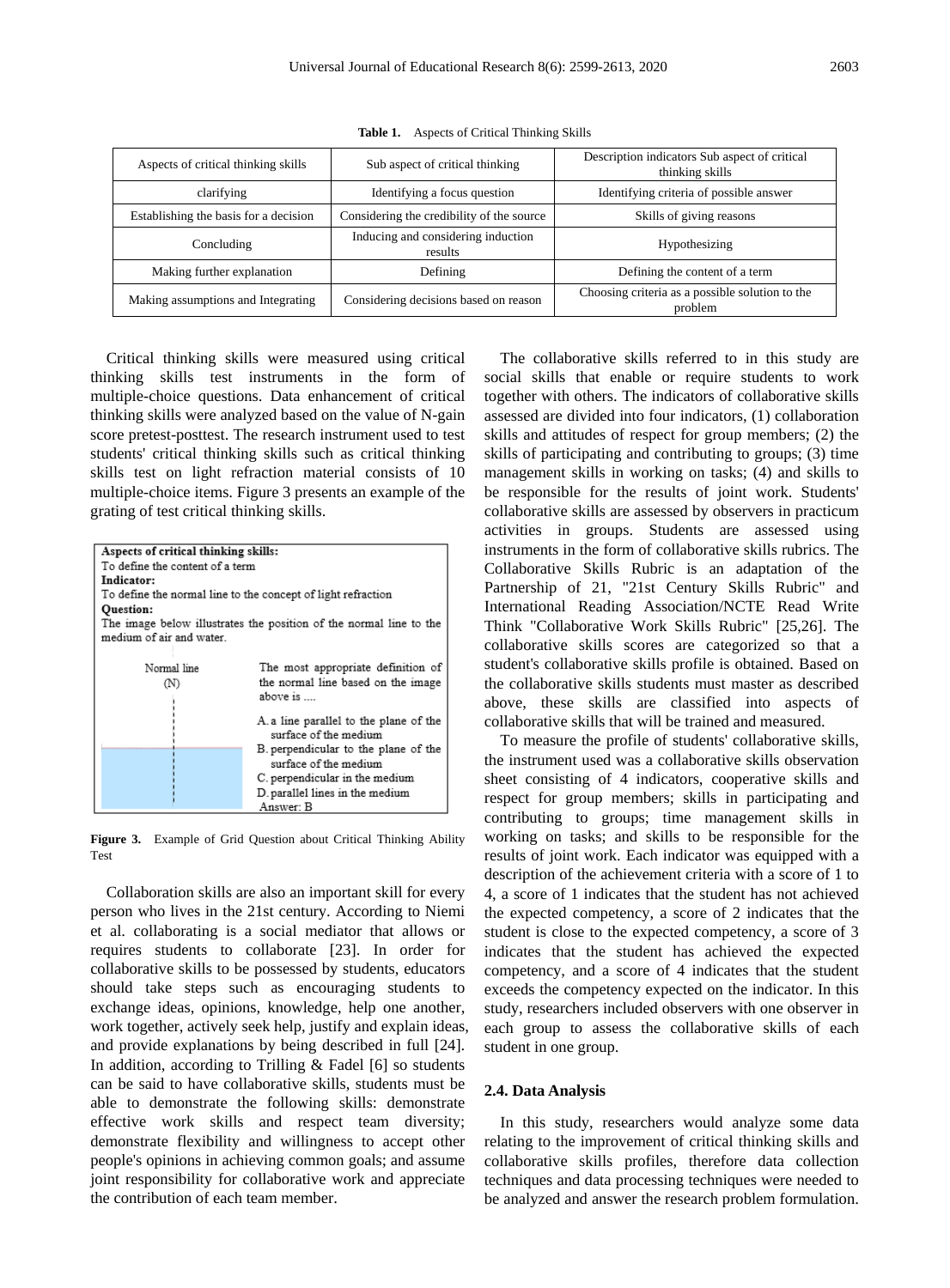The data obtained consisted of two types, namely critical thinking skills data and collaborative skills obtained from test and observation results. Quantitative data obtained in this study came from the results of the assessment of critical thinking skills using the critical thinking skills test instrument which was assessed using the rubric / key of the test answers. Data on this test were taken twice, namely the pretest and posttest. Data that have been processed using N-gain were interpreted into several categories, and then were analyzed as a whole in each indicator of critical thinking skills in detail with descriptive analysis.

N-gain provides a general description of the improvement in student learning outcomes before and after treatment is given by classifying it into several categories of N-gain values adapted from Hake [27]. Data that has been calculated using N-gain and has been interpreted into several categories, then analyzed both overall and each indicator of critical thinking skills.

For the profile of students' collaborative skills, this instrument is used during the process of learning science refracting materials using MBI<sub>2</sub>. Each indicator was given a score based on the assessment criteria in number of 1, 2, 3, and 4 with the lowest criteria scale was given a score of 1 and the highest criterion was 4. Assessment in each aspect was carried out according to the guidelines for collaborative skills rubric. Furthermore, the scores were added from each indicator into the total score of students' collaborative skills. The sum of the scores obtained by students interpreted as a profile of students' collaborative skills. Collaboration skills categorization refers to the scoring rules for the assessment of psychomotor domains that have been adapted from Arifin [28]. To find out the interpretation of collaborative skill scores on each indicator, the 21st Century skill score interpretation guideline was used which was adapted from 21st Century's Skills Rubric [25].

# **3. Findings and Discussion**

Critical thinking skills of students were assessed based

on the results of answers to students' critical thinking skills tests consisting of ten multiple choice questions. The pretest was held before students received treatment in the form of the use of Multimedia Based Integrated Instruction  $(MBI<sub>2</sub>)$  in learning light refraction material during two meetings. After the refraction of light material having been delivered in two meetings, students implemented posttest critical thinking skills with the same problem instrument. Of the total 35 students in the class, the number of students who took the critical thinking skills pretest was 35 people with information from 15 male students and 20 female students, while the number of students who took the posttest was 33 students with 13 male and 20 female students. Therefore, the total data of students' critical thinking skills scores that were analyzed in this study was 33 data, that was the data of all students who took part in the entire  $MBI_2$  learning activity on refracting material, following the pretest and posttest Critical Thinking Skills Test. Data on average N-gain values of students' critical thinking skills were presented in Table 2.

Based on the Table 2, the increase of students' critical thinking skills obtained an N-gain value of 0.42. It can be stated that after giving treatment in research in the form of the use of Multimedia Based Integrated Instruction  $(MBI<sub>2</sub>)$ on the refraction of light material, students' critical thinking skills increased in the medium category based on the categorization of N-gain values proposed by Hake [27]. The findings obtained were in line with the results of research conducted by previous studies [9,29,30,31] which stated that learning with the use of computer multimedia could improve students' critical thinking skills. As well as the use of computer multimedia aids used in this study, some of the above studies used Multimedia Based Integrated Instruction  $(MBI<sub>2</sub>)$  which showed the same results in increasing students' critical thinking skills.

Moreover, there are five aspects of critical thinking skills that are measured in the study consisting of clarifying, establishing basis for a decision, concluding, making further explanations and making assumptions and integration. The mean value of the N-gain in each aspect of critical thinking ability was shown at Table 3.

**Table 2.** The Mean Value of the N-gain of Critical Thinking Skills

| average score of<br>t pre-test<br>r ne- | average score of post-test<br>ne | score<br>Idea. | N-gain            | _ategory |
|-----------------------------------------|----------------------------------|----------------|-------------------|----------|
| $. \n\rightharpoonup$<br>3.U3           | 01.ZI                            | 100            | $\Lambda$<br>U.42 | moderate |

**Table 3.** The Mean Value of the N-gain Every Aspect of Critical Thinking Ability

| Aspects CBC                              | The average score pre-test | The average score post-test | Ideal score | N-gain | Category |
|------------------------------------------|----------------------------|-----------------------------|-------------|--------|----------|
| Clarifying                               | 21.21                      | 43.94                       | 100         | 0.29   | low      |
| Establishing the basis for a<br>decision | 33.33                      | 57.58                       | 100         | 0.36   | moderate |
| Concluding                               | 22.73                      | 57.58                       | 100         | 0.45   | moderate |
| Making further explanation               | 46.97                      | 77.27                       | 100         | 0.57   | moderate |
| Making assumptions and<br>integrating    | 40.91                      | 69.70                       | 100         | 0.49   | moderate |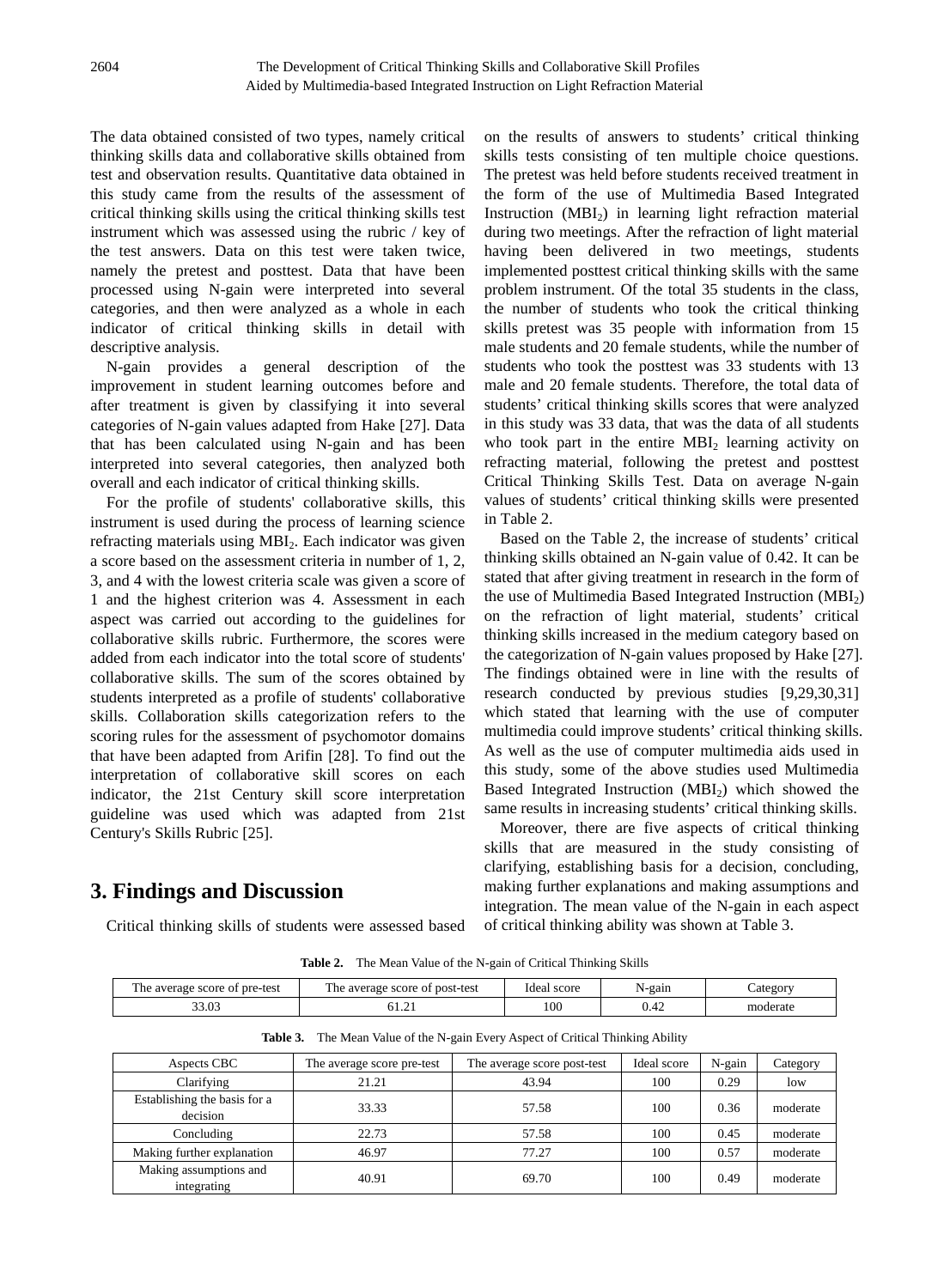The indicators of critical thinking skills examined in this study were adapted from the five aspects of critical thinking ability proposed by Ennis [22]. These aspects consist of 1) clarifying, 2) building or establishing a basis for decision making, 3) concluding, 4) making further explanations, and 5) making assumptions & integration. These five aspects were implemented and raised in learning using MBI2. Based on Table 3 it was found that these four aspects of critical thinking skills had increased in the medium category, and one aspect of critical thinking skills had increased in the low category. This improvement in each aspect of critical thinking skills has various N-gain values. The aspect of critical thinking skills that experienced the highest increase was the aspect of making further explanation with an N-gain value of 0.57. The lowest increase was in the clarifying aspect with an N-gain value of 0.29. The N-gain value which was smaller than 0.30 made clarifying aspect be in the low category. The comparison graph of the N-gain value of each aspect of students' critical thinking skills was presented in Figure 4.



Information:

- Aspect 1: Clarifying
- Aspect 2: Establishing the basis for a decision
- Aspect 3: Concluding
- Aspect 4: Making further explanation
- Aspect 5: Making assumptions and integration
- **Figure 4.** Comparative Value of N-gain in Every Aspect of Critical

#### Thinking Skills

Based on Figure 4, the highest aspects of critical thinking skills of students were found in aspect number 4, which was making further explanation. The clarifying aspect was the aspect with the lowest value compared to other aspects. These findings were in line with the results of previous studies [32] which examined Ennis's critical thinking skills based on five aspects which were the same as aspects of critical thinking skills in this study. This research also showed the results that aspects of clarifying critical thinking skills have the lowest value compared to other aspects of critical thinking skills; while the aspect that has the highest N-gain value is the aspect of making further explanation. The graphs of the results of previous studies that supported the results of this study were presented in Figure 5.



**Figure 5.** Comparison of N-gain Values of Each Indicator of Student's Critical Thinking Skills on Vibrations, Waves and Sound Material

Based on the theory put forward by Ennis [22] at clarifying aspects of thinking skills (Basic Clarification), students were required to define a case as well as to review the definition of what was appropriate from an event or thing that happens [32]. There were two multiple-choice items made to test the aspect of clarifying. The example of test question to measure aspects of critical thinking skills were presented in Figure 6.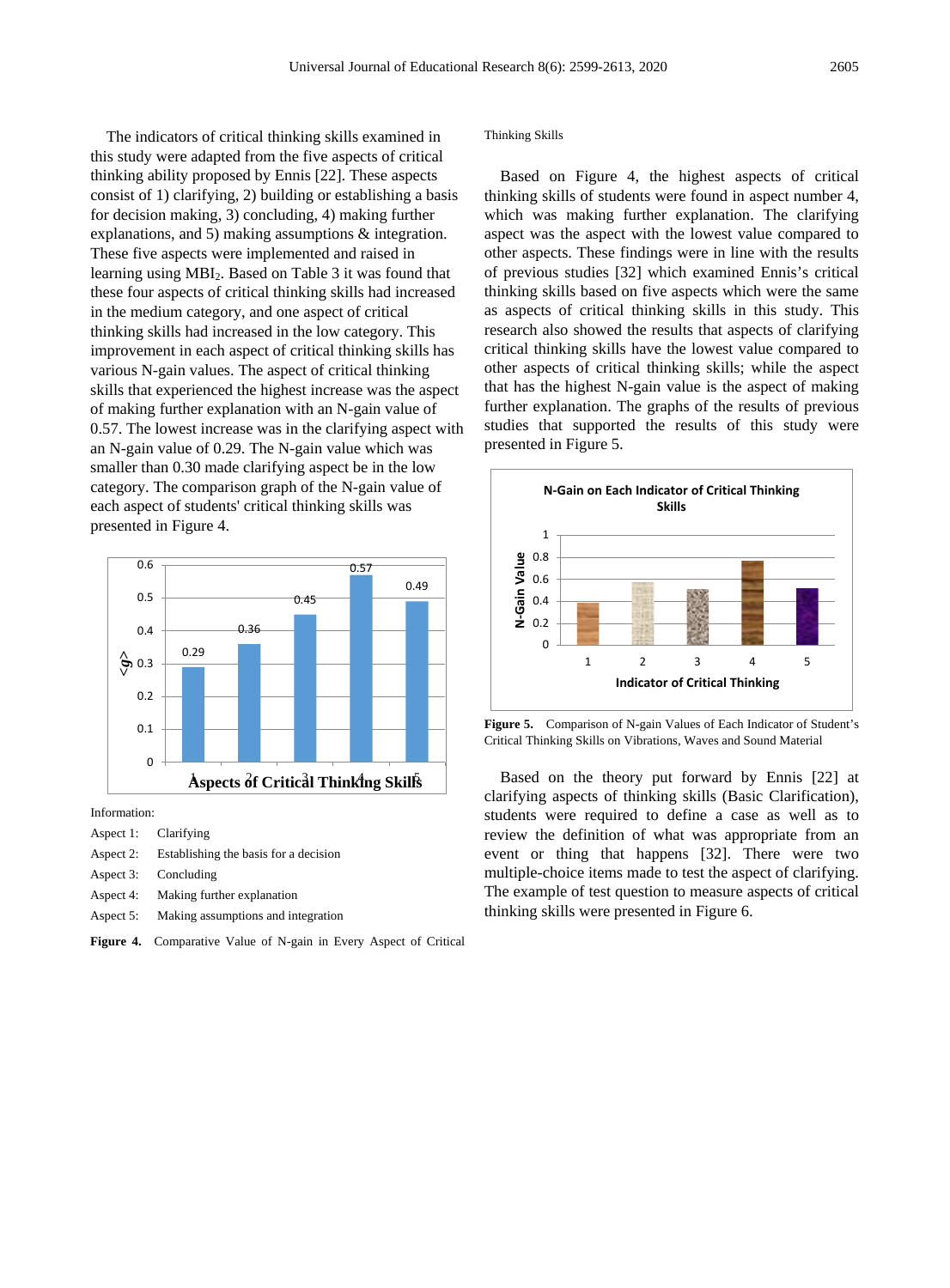

**Figure 6.** The Example of Test Question to Measure Aspects of Critical Thinking Skills

In learning activities using MBI<sub>2</sub>, critical thinking skills on clarifying were trained by displaying physical phenomena that were related to the concept. Then, the teacher and students discussed with each other to obtain the definition of the concept while the example of the multimedia display provided was presented in Figure 7.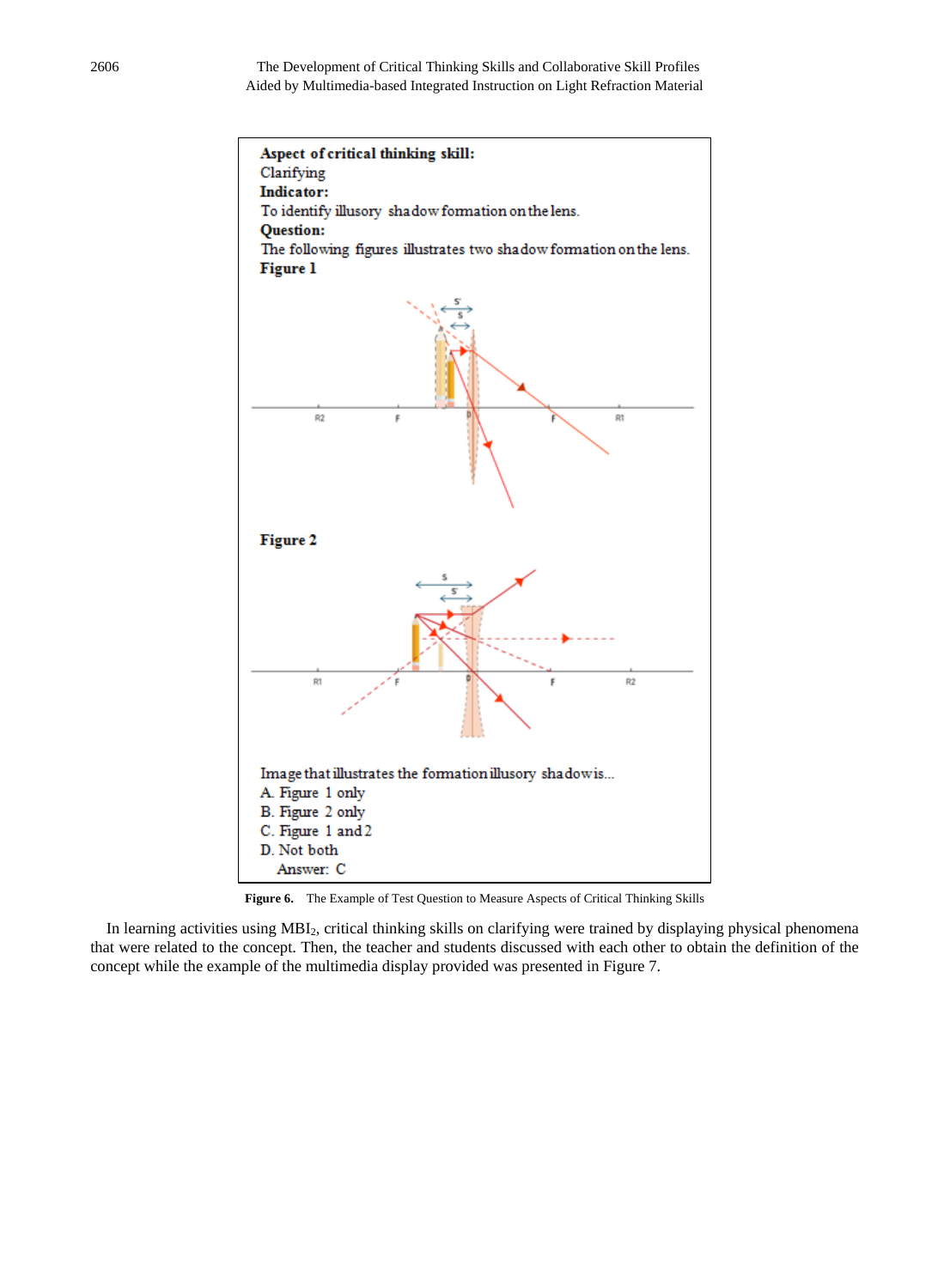

**Figure 7.** Example of MBI<sub>2</sub> Display. (a) Video of line formation of light as they pass through a convex lens. (b) Simulation of the formation of an object's shadow based on the path of light passing through a convex lens

From the two  $MBI_2$  displays, students were trained to identify patterns of formation of light trajectories that passed through convex lenses. Students observed how the light passing through the lens was refracted so that it intersected at a certain point. The video display at the first Figure 7 aimed to guide students to identify the nature of the convex lens that was collecting light passing through it. In the second Figure 7, a simulation displays of the shaping of objects based on the path diagram of light. Light from objects passing through the convex lens produced intersections of light paths where the object's shadow was formed. Students were trained to be able to identify the nature of the formation of shadows based on

the comparison of the shape of the object's original shadow shape.

The aspect of giving further explanation became the aspect which had the highest N-gain value compared to other aspects. It was inversely related to clarifying aspects. There were two items of the critical thinking skills test instrument in the form of multiple choice which were used to test aspects of giving further explanation. Both of these items tested students to explain the further meaning of a concept that was raised. Figure 8 presented one example of the items used to test the critical thinking skills aspects of providing further explanation.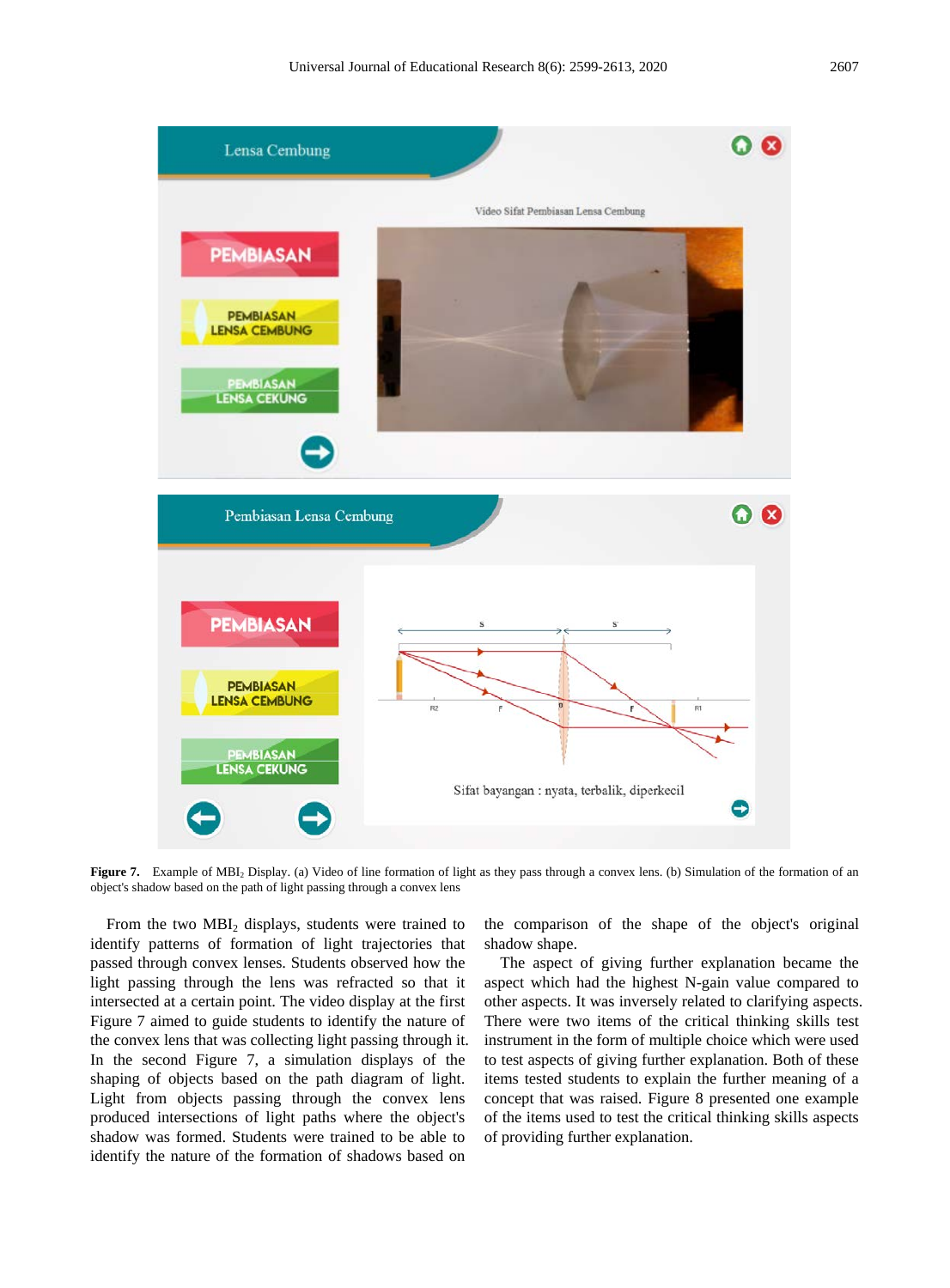2608 The Development of Critical Thinking Skills and Collaborative Skill Profiles Aided by Multimedia-based Integrated Instruction on Light Refraction Material

| Aspect of Critical Thinking Skill:                                        |  |  |  |
|---------------------------------------------------------------------------|--|--|--|
| Giving or providing further explanation.                                  |  |  |  |
| Indicator:                                                                |  |  |  |
| To explain further the meaning of refractive index of light by            |  |  |  |
| considering formula / equation.                                           |  |  |  |
| <b>Ouestion:</b>                                                          |  |  |  |
| The refractive index is expressed in the following equation               |  |  |  |
|                                                                           |  |  |  |
| $n = -$                                                                   |  |  |  |
| $n =$ refractive index                                                    |  |  |  |
| c = the light speed in a vacuum ambiance $(3,00 \times 10^8 \text{ m/s})$ |  |  |  |
| $v =$ the light speed in a medium (m/s)                                   |  |  |  |
|                                                                           |  |  |  |
| The refractive index of water is known to be 1.33                         |  |  |  |
| Based on the data above, the most appropriate meaning of the water        |  |  |  |
| refractive index value is                                                 |  |  |  |
| A. The speed of light in vacuum is 1.33 times faster than the speed of    |  |  |  |
| light in the water medium                                                 |  |  |  |
| B. The speed of light in water medium is 1.33 times faster than the       |  |  |  |
| speed of light in vacuum                                                  |  |  |  |
| C. Medium water 1.33 times denser than a vacuum                           |  |  |  |
| D. Medium water is 1.33 times more tenuous than a vacuum                  |  |  |  |
| Answer: A                                                                 |  |  |  |

**Figure 8.** Examples of Critical Thinking Ability Test Question on Aspects of Providing Further Explanation

For this aspect, students were expected to be able to define the meaning of terms that emerge from a concept, such as explaining the definition or further meaning of an equation. In problem-based learning activities (PBL) students were trained to explain various kinds of phenomena that appear that were displayed in simulations, videos, or pictures in MBI<sub>2</sub>. The results of this study were in line with research conducted which stated that problem-based learning could improve students' critical thinking skills [33].

MBI2 was not only used as a learning resource, but it was also used in practicum activities carried out at each meeting as a learning support media. Every practicum activity, students were assigned to fill student worksheet in groups. This worksheet was expected to train students directly to get used to learning a scientific approach. The scientific approach had the characteristics of highlighting the dimensions of observation, reasoning, discovery, validation, and explanation of a truth. If from an early age student were guided to skillfully observe, ask questions, reason, conduct experiments and conclude and communicate then indirectly the scientific character of

students would be formed [1].

The worksheet compiled in this study was an integrated worksheet that had been integrated with MBI<sub>2</sub>. The use of integrated worksheets had an advantage over worksheets that only focus on student cognitive development. In addition, the worksheets made the learning became more well-structured because the worksheets were arranged according to learning activities [34]. This statement was also supported by the results of research which found that good worksheets were not only able to develop the cognitive aspects of students but also were able to develop students' potential in terms of attitudes and skills needed in responding to natural phenomena that occurred around them [35].

Based on the analysis of the Student Worksheet, students answered experimental questions by observing the phenomena that were displayed and giving further meaning to the observed phenomena. Examples of students' answers on the application of integrated worksheet in learning using MBI<sub>2</sub> were presented in Figure 9.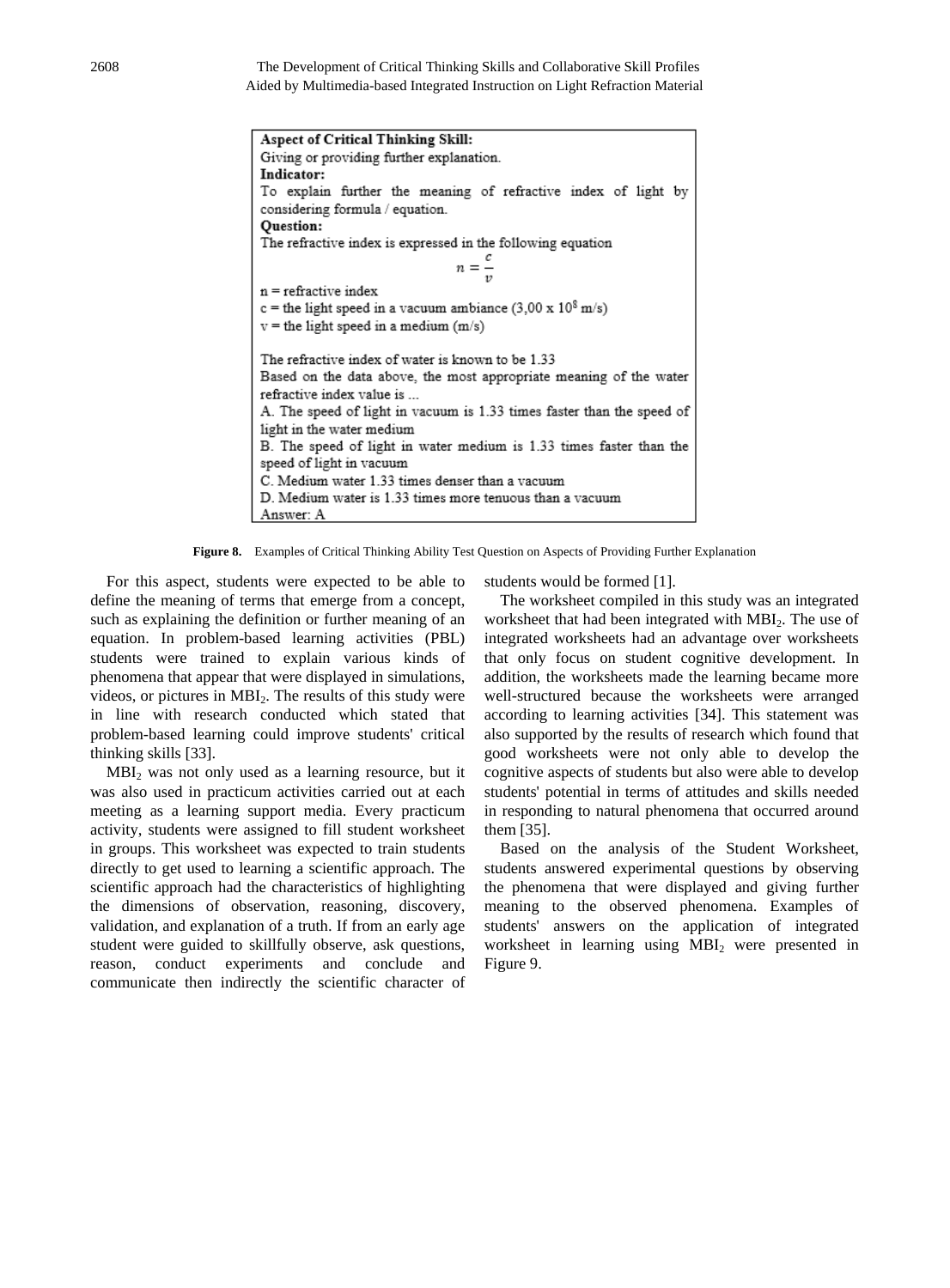

From that phenomenon, what can you tell?

"In the picture, at first the pencil was upright, but when the pencil is put into a glass filled with water, it looks like the pencil is broken. The phenomenon was caused by the refraction oflight."

**Figure 9.** Sample of Student's Answer in Worksheet about Refraction Phenomenon

Based on students' answers to the worksheet to answer the concept of refraction of light, students observed phenomena that raised and although he/she interpreted them using their own equivalent words, students could convey ideas or meanings that they took from these phenomena. Another example was the simulation that was raised in learning using MBI2 on the topic of refraction of light, showing illustrations of shaping the objects of refraction. Students observed the path of light that was deflected when passing through two mediums that had different densities. An example of an MBI<sub>2</sub> display was presented in Figure 10.



**Figure 10.** Example of Display in the Form MBI2 Simulation of Light Refraction through Two Different Media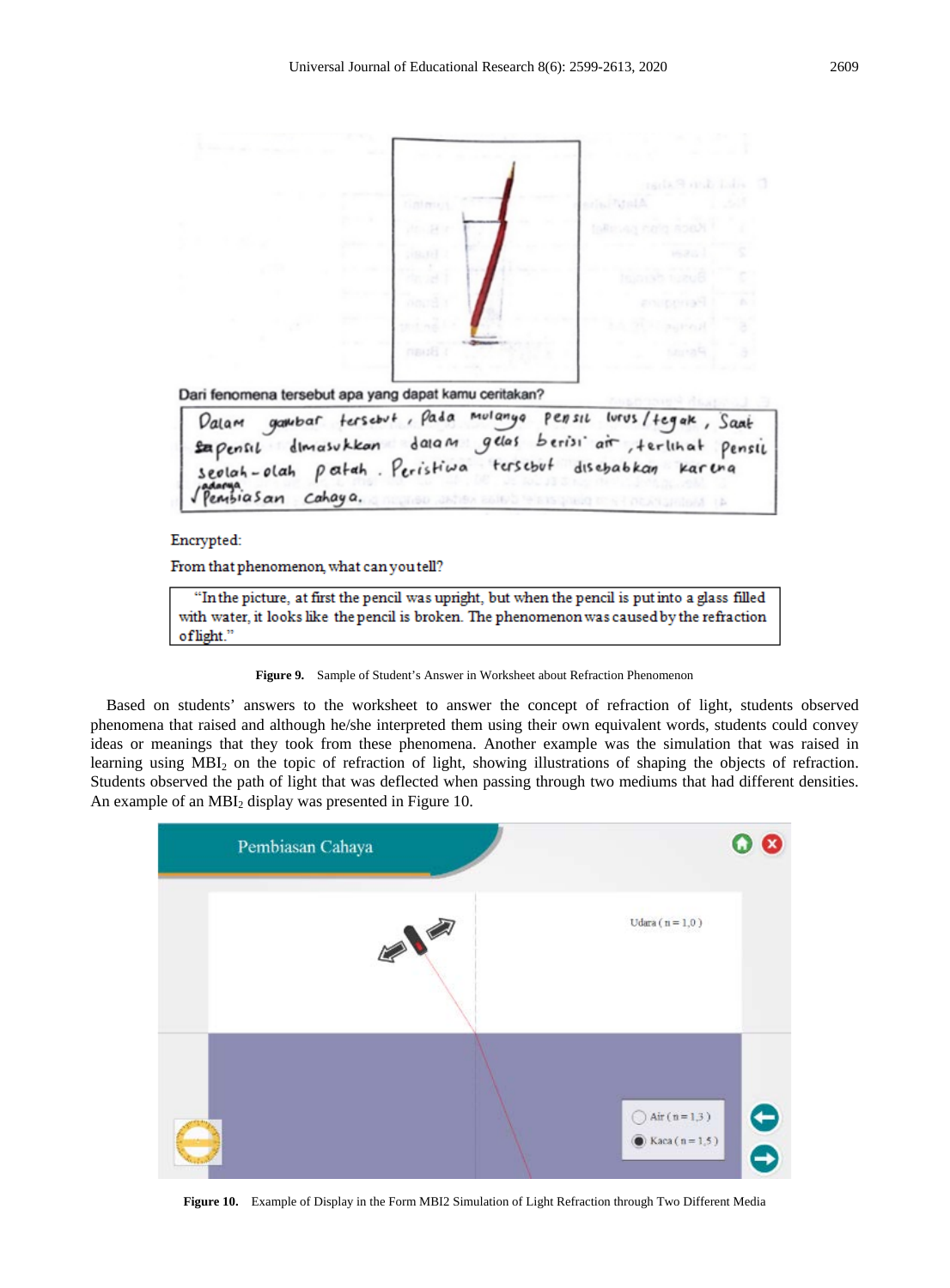### **H. Simpulan**

- Sinar datang dari medium renggang menuju medium yang lebih rapat akan dibiaskan Mendekatl garis normal.
- Sinar datang dari medium rapat menuju medium yang lebih renggang akan dibiaskan Menjauh garis normal

### Encrypted:

### H. Conclusion

| light coming from the tenuous medium to a denser medium will be refracted close to the normal |
|-----------------------------------------------------------------------------------------------|
| line.                                                                                         |
| light coming from the dense medium to a more tenuous medium will be refracted away from the   |
| normalline                                                                                    |

**Figure 11.** Sample Student' Answers at Worksheet in Answering Phenomena Refraction in a Different Medium

From the simulation shown in Figure 10, students were trained to be able to provide an explanation of the law of refraction of light. This simulation example was a form of learning for students to practice basic skills to provide further explanation. Figure 11 showed an example of student's answer. Based on the picture above it was known that students answered the questions from the worksheet correctly. Students could deduce the outline of the law of refraction of light based on the meaning of the simulation displayed. With many forms of training for students to provide further explanation, students' critical thinking skills, especially in the aspect of providing further explanation, were increasingly developing. Analysis of student's answers was expected to be able to support the findings obtained from research.

The research data obtained to determine the profile of students' collaborative skills was gained from the collaborative skills observation sheet. To determine the profile of students' collaboration skills, the observer observed each individual in the group in learning activities using the light refraction material MBI<sub>2</sub>. There were four indicators collaboration skills assessed by an observer with a score of 1-4 in a range of integers. Data were obtained based on appraisals observer to the observation sheet used as students' collaboration skills profile in the form of a score with a scale of 4-16 as categorized by the categorization proposed by Arifin [26]. The results of data processing collaborated skills profiles were presented in Table 4.

**Table 4.** Collaborative Skill Profile

| <b>Total Score</b><br>of<br>Collaborative<br>Skills | Maximum<br>Total<br>Score | Average<br>Score | Average<br>Maximum<br>Score | Category |
|-----------------------------------------------------|---------------------------|------------------|-----------------------------|----------|
| 12.5                                                | 528                       | 12.88            | <sub>6</sub>                | Good     |

For more detail, students' collaborative skills were measured by four indicators; cooperative skills and attitude of respect for members of the group, the skills to participate and contribute to the group, time management skills in the execution of the task, and the skills to be responsible on the results of joint work. To see a profile on each indicator collaboration skills, the data was presented in detail in Table 5.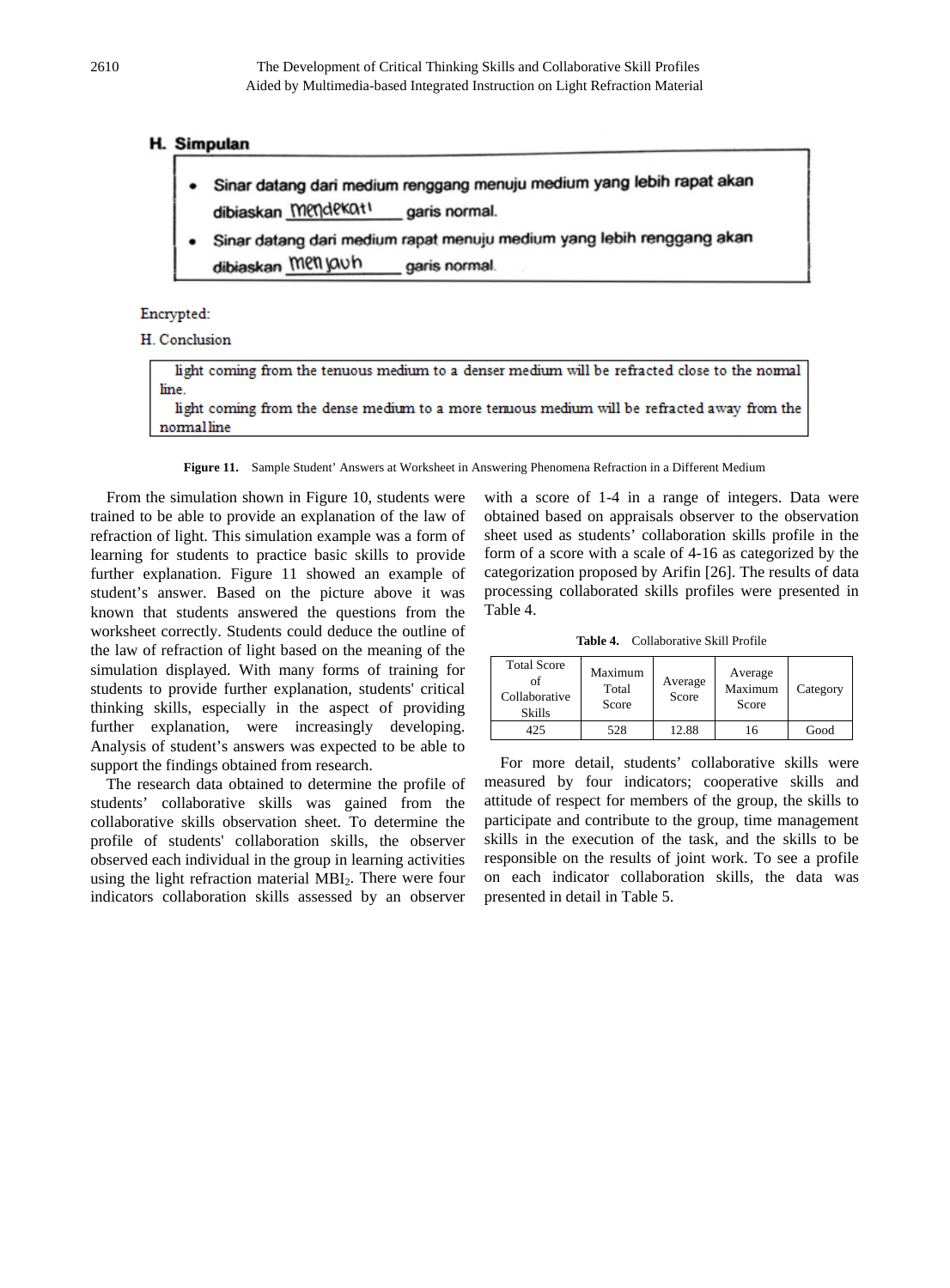| No. | Indicators of Collaborative Skills                                     | Total score | The average score | Score interpretation |
|-----|------------------------------------------------------------------------|-------------|-------------------|----------------------|
|     | Cooperative skills and attitude of respect for<br>members of the group | 109         | 3.30              | Achieving competency |
|     | Skills to participate and contribute to the<br>group                   | 101         | 3.06              | Achieving competency |
|     | Time management skills in the execution of<br>tasks                    | 126         | 3.82              | Achieving competency |
| 4   | Skills to be responsible on the results of the<br>joint work           | 89          | 2.70              | Nearly competence    |
|     | Total score                                                            | 425         | 12.88             |                      |

**Table 5**. Skills Profile Collaborate on Each Indicator

Collaboration skills score results were assessed by observers who were considered competent to assess the profile of students' collaborative skills. Long before learning began, the observer was initially given an explanation of the assessment of collaborative skills, following technical observations and an explanation of collaborative skills indicators and scoring criteria. This was done with the aim that the assessment of students' collaborative skills from each observer was valid so that the assessment for a student was the same from every observer. Observation activities were carried out at the second meeting, to measure collaborative skills after students got comprehensive treatment with learning using  $MBI<sub>2</sub>$ .

Based on the data processing, the average total score of students' collaborative skills was 12.88. Based on the guidelines for categorizing scores, the scores were considered into good category. Researcher's findings on the profile of students' collaborative skills obtained in this study were supported by previous research findings that in practicum activities, as a group all students could collaborate with each other and help each other in resolving problems given to the worksheet contained in MBI<sub>2</sub> [12]. The research on students 'collaborative skills also found that the profile of students' collaborative skills was in the good category.

The use of integrated worksheet and learning based on a scientific approach in groups for learning using  $MBI<sub>2</sub>$ could also enable students to practice collaborative skills. This is in line with Niemi who stated that practicing collaborative skills with students could improve learning outcomes by providing opportunities for students to acquire and share knowledge with their colleagues [23]. Other research findings concluded that a scientific approach could improve students' collaborative skills [36].

Based on Table 5, the average score of students' collaborative skills was a score of 3 and above on the indicators of cooperation skills and attitudes of respecting group members, skills in participating and contributing to groups, and time management skills in working on tasks. From the interpretation of the scores of the three indicators, it can be stated that the average student has achieved the competence expected for the indicators of cooperative skills and attitudes of respecting group members, the skills of participating and contributing to the group, and the time management skills in working on tasks. For the average student score on the fourth indicator, namely the skills responsible for joint work, has a score of 2.70 with a score interpretation almost reaching competence. This indicator is an indicator with the average score of the smallest students compared to other indicators.

Before practicum activities were carried out, the teacher guides students to determine the practicum groups. The determination of student groups was arranged freely, so students could determine their colleagues to collaborate. This group learning allowed students to practice collaborating with their friends. Students were trained to collaborate with  $MBI<sub>2</sub>$  assisted as a means to solve the problems given by each of them together with peers when it was viewed from the implementation of learning, there were some students who were less active in responding to teacher questions and in conducting experiments individually [12].

Based on the results of research that has been done, it is implied that the use of  $MBI<sub>2</sub>$  can be an alternative teacher solution to improve critical thinking skills and find out the profile of students' collaborative skills. These skills are two of the  $21<sup>st</sup>$  century skills that are expected to be developed by students. However, research that has been done is far from perfection because there are some shortcomings and requires improvements to get better results in the future.

### **4. Conclusions**

The  $21<sup>st</sup>$  century skills are skills required by the world community in facing the  $21<sup>st</sup>$  century. Creativity is needed in adjusting to work that began to be flexible in the  $21<sup>st</sup>$ century and collaboration is needed to improve the ability to work together. Moreover,  $21<sup>st</sup>$  century is familiar with technology thus many educators struggle to keep up with the changing technological context. Multimedia Based Integrated Instruction  $(MBI<sub>2</sub>)$  learning media is one solution to answer the problems.  $MBI<sub>2</sub>$  is integrated multimedia which contains learning multimedia, learning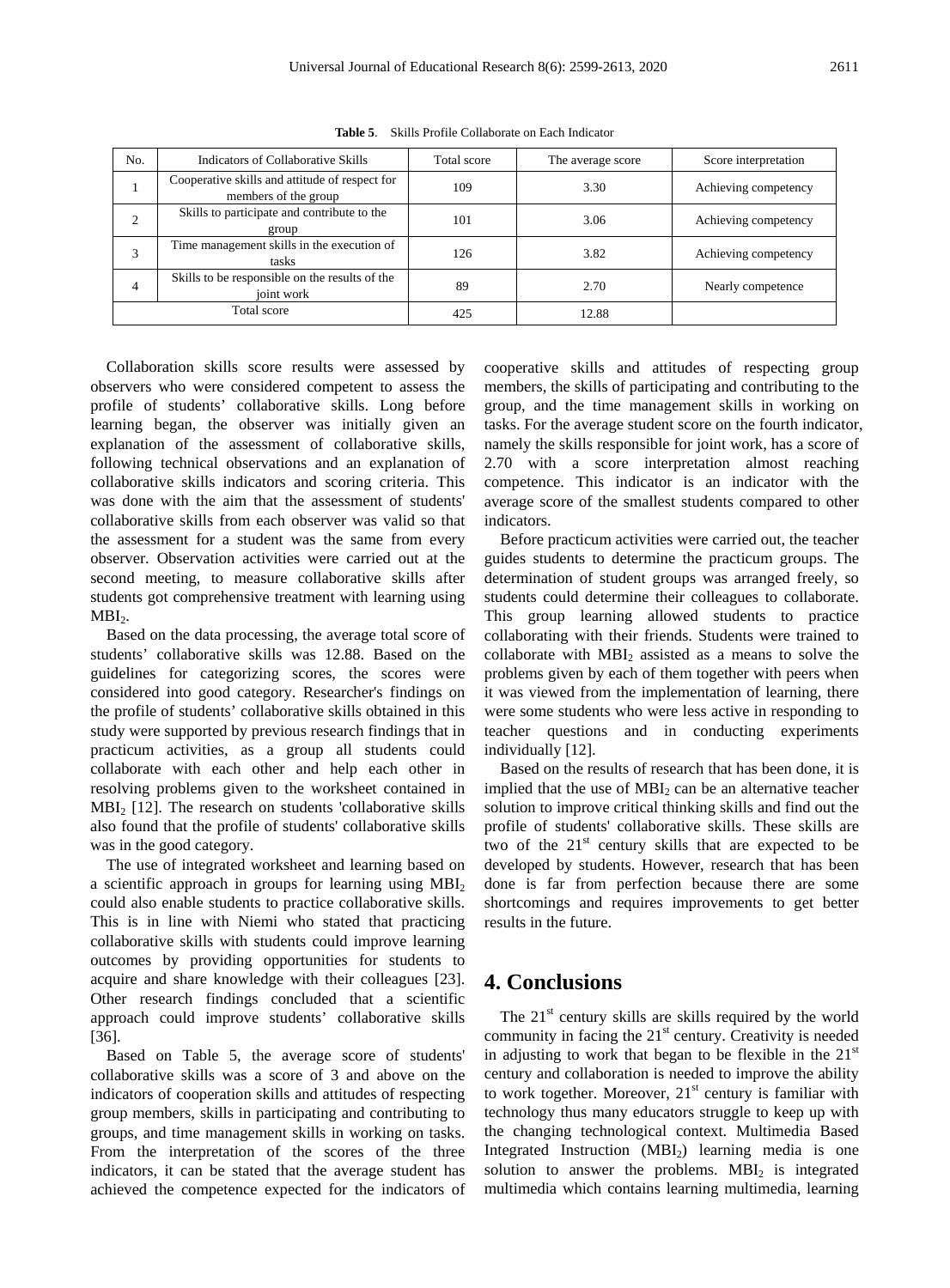tools, teaching materials (e-books) and assessment.

Based on research that has been done, the following results from present investigations seem worthy of emphasis:

- 1. The use of  $MBI<sub>2</sub>$  in science learning can improve students' critical thinking skills on the material of light refraction, indicated by the acquisition of an N-gain value of 0.42 which was considered as the medium category. The highest aspects of critical thinking skills of students were found in aspect making further explanation.
- 2. The profile of students' collaborative skills on light refraction material was shown with an average score of 12.88 which was included in the good category. The highest average score of collaborative skills is in indicator time management skills in the execution of tasks.

# **REFERENCES**

- [1] Ministry of Education and Culture Republic of Indonesia. Online available from http://litbang.kemdikbud.go.id/index.php/index-berita-kurik ulum/243-kurikulum-2013-pergeseran-paradigma-belajar-a bad-21.
- [2] M. Hosnan, *Scientific and Contextual Approach in 21st Century Learning*, Ghalia Indonesia, Bogor, 2014.
- [3] O. Kurniaman, E. Noviana, "Implementation of Curriculum 2013 in Improving Skills, Attitudes and Knowledge", *Jurnal Primary Program Studi Pendidikan Guru Sekolah Dasar Fakultas Keguruan dan Ilmu Pendidikan Universitas Riau*, Vol.6, No.2, 389-396, 2014.
- [4] M. C. Sahin, "Instructional Design principles for 21st Century Learning Skills," *Procedia Social and Behavioral Sciences*, vol. 1, pp. 1464-1468, 2009.
- [5] Partnership for 21st Century Skills, P21 Framework Definitions. The Partnership for 21st Century Learning, 2015.
- [6] B. Trilling and C. Fadel, *21st century skills: Learning for life in our times*, Jossey-Bass, San Francisco, CA, US, 2009.
- [7] P. Saxena, "JOHARI WINDOW: An Effective Model for Improving Interpersonal Communication and Managerial Effectiveness," *SIT Journal of Management*, vol. 5, no. 2, pp. 134–146, 2015.
- [8] J. Lambert and P. Cuper, "Multimedia technologies and familiar spaces: 21st-century teaching for 21st-century learners," *Contemporary Issues in Technology and Teacher Education*, vol. 8, no. 3, pp. 264- 276, 2008.
- [9] F. Fathan, Liliasari, I. Rohman, "Learning Chemical Equilibrium with Interactive Multimedia to Enhance the Mastery of Concepts and Critical Thinking Skills of High School Students", *Jurnal Riset dan Praktik Pendidikan Kimia*, Vol. 1, No. 2, 76-83, 2013.
- [10] R. Wondal, "Effects of Computer Assisted Instruction Learning Media on Student Learning Outcomes", *Jurnal Edukasi*, Vol. 3, No. 2, 360-366, 2015.
- [11] P. Siahaan, A. Suryani, I. Kaniawati, E, Suhendi and A. Samsudin, "Improving Student's Science Process Skill through Simple Computer Simulation on Linear Motion Conceptions," *Journal of Physics: Conference Series*, vol. 812, 2017.
- [12] H. Hermawan, P. Siahaan, E. Suhendi E and A. Samsudin, "Promoting collaboration skills on reflection concept through multimedia-based integrated instruction," *AIP Conference Proceedings*, vol. 1848, 2017.
- [13] S. S. Bhakti, A. Samsudin, D. T. Chandra and P. Siahaan, "Developing multiple-choices test items as tools for measuring the scientific-generic skills on solar system," *AIP Conference Proceedings*, vol. 1848, 2017.
- [14] A. Samsudin et al., "Seventh Grade Students' Scientific Creativity Test: A Preliminary-Study on Earth Science Context," *IOP Conf. Ser.: Mater. Sci. Eng.,* vol. 288 012012, 2018.
- [15] S. R. Hidayat, A. H. Setyadin, I. Kaniawati, E. Suhendi, P. Siahaan, H. Hermawan, A. Samsudin, "Development of Problem Solving Skills Test Instruments on Vibrations, Waves, and Sounds Material, JPPPF - *Jurnal Penelitian & Pengembangan Pendidikan Fisika*, Vol. 3, 157-166, 2017.
- [16] D. Yulianawati, M. Muslim, L. Hasanah and A. Samsudin, "A case study of analyzing 11th graders' problem solving ability on heat and temperature topic," *Journal of Physics: Conference Series*, vol. 1013 012042, 2018.
- [17] F. Nurasiah, R. Risma, P. Siahaan, A. Samsudin, E. Suhendi, "Increasing Critical Thinking Ability of Junior High School Students Through Multimedia-Based Learning on Optical Materials", *Proceeding of SINAFI*, 2015.
- [18] P. Siahaan, A. Suryani, I. Kaniawati, E. Suhendi and A. Samsudin, "Improving Students' Science Process Skills through Simple Computer Simulations on Linear Motion Conceptions," *Journal of Physics Conference Series*, vol. 812 1 012017, 2017.
- [19] J. Wang and G. A. Morgan, "Pre-experimental designs," *Encyclopedia of research design*, vol. 2, 1081-1086, 2010.
- [20] N. J. Salkind, *Encyclopedia of research design*, SAGE Publications, California, 2010.
- [21] M. Tawil, Liliasari, "*Complex Thinking and Implementation in Science Learning*", Badan Penerbit UNM, Makassar, 2013.
- [22] R. H. Ennis, The Nature of Critical Thinking: An Outline of Critical Thinking Dispositions and Abilities, Online available http://faculty.education.illinois.edu/rhennis/documents/The NatureofCriticalThinking\_51711\_000.pdf.
- [23] H. Niemi, V. Harju, M. Vivitsou, K. Viitanen, J. Multisilta and A. Kukkokanen, "Digital Storytelling for 21st Century Skills in Virtual Learning Environments," *Scientific Research*, pp. 657-671, 2014.
- [24] E. R. Lai, Collaboration: A Literature Review, Online avalilable http://www.pearsonassessments.com/research.